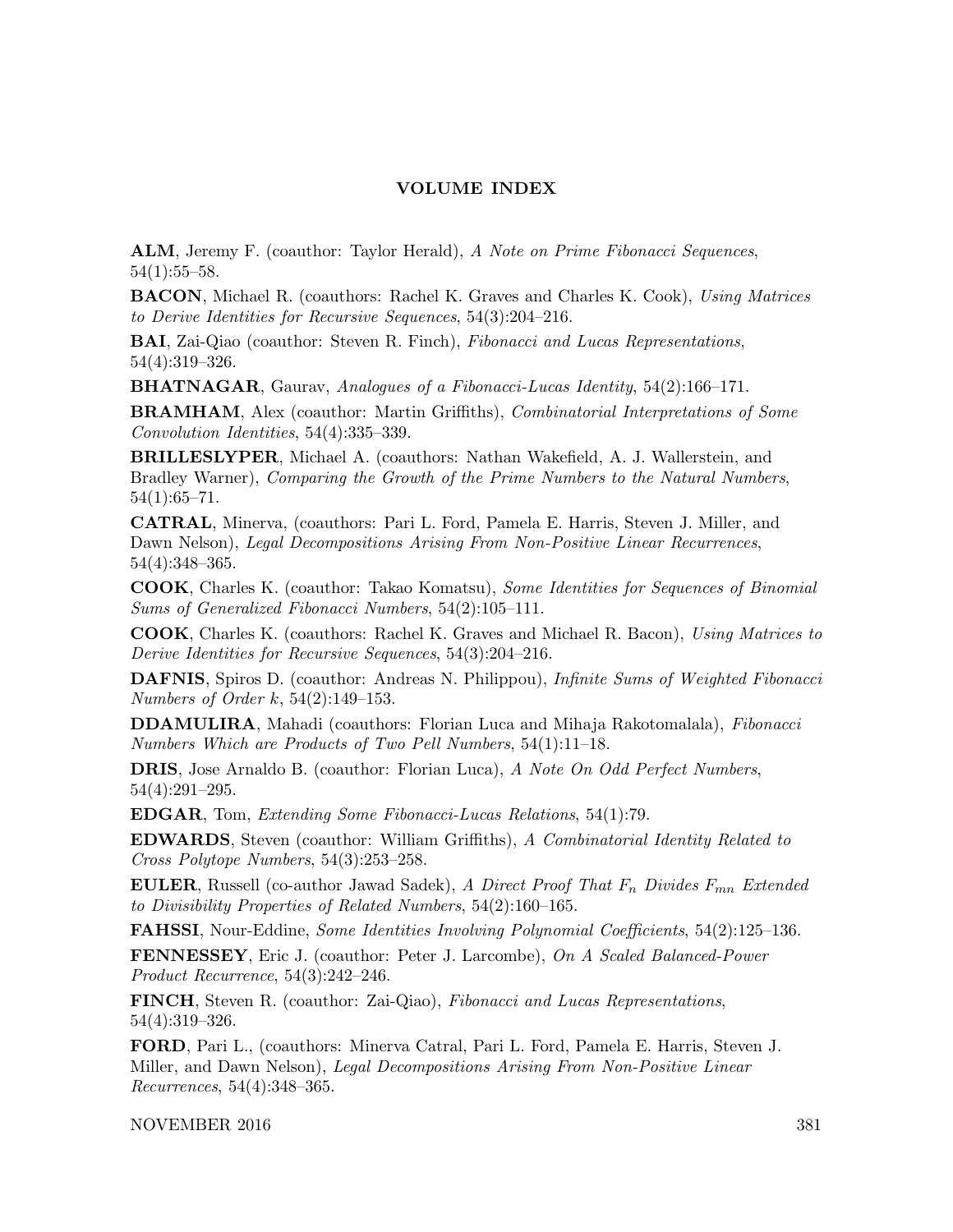## THE FIBONACCI QUARTERLY

GARTH, David (coauthor: Joseph Palmer), Self-Similar Sequences and Generalized Wythoff Arrays, 54(1):72–78.

GRAVES, Rachel K. (coauthors: Michael R. Bacon and Charles K. Cook), Using Matrices to Derive Identities for Recursive Sequences, 54(3):204–216.

GRIFFITHS, Martin (coauthor: Alex Bramham), Combinatorial Interpretations of Some Convolution Identities, 54(4):335–339.

GRIFFITHS, William (coauthor: Steven Edwards), A Combinatorial Identity Related to Cross Polytope Numbers, 54(3):253–258.

HARRIS, Pamela E., (coauthors: Minerva Catral, Pari L. Ford, Steven J. Miller, and Dawn Nelson), Legal Decompositions Arising From Non-Positive Linear Recurrences, 54(4):348–365.

HERALD, Taylor (coauthor: Jeremy F. Alm), A Note on Prime Fibonacci Sequences, 54(1):55–58.

KIMBERLING, Clark (coauthor: László Szalay), t-sion of Two Polynomial Sequences and Factorization Properties, 54(1):3–10.

KOMATSU, Takao (coauthor: Charles K. Cook), Some Identities for Sequences of Binomial Sums of Generalized Fibonacci Numbers, 54(2):105–111.

KOSHY, Thomas, Vieta Polynomials and Their Close Relatives, 54(2):141–148.

**KRIZEK**, Michal (coauthor: Lawrence Somer), *Identically Distributed Second-Order Linear* Recurrences Modulo p, II, 54(3):217–234.

LARCOMBE, Peter J. (coauthor: Eric J. Fennessey), On A Scaled Balanced-Power Product Recurrence, 54(3):242–246.

LARCOMBE, Peter J., On the Evaluation of Sums of Exponentiated Multiples of Generalized Catalan Number Linear Combinations Using a Hypergeometric Approach, 54(3):259–270.

**LIPTAI**, K. (coauthors: G. K. Panda and László Szalay), A Balancing Problem on a Binary Recurrence and its Associate, 54(3):235–241.

**LÓPEZ-AGUAYO**, Daniel (coauthor: Florian Luca), Sylvester's Theorem and the Non-Integrality of a Certain Binomial Sum, 54(1):44–48.

LUCA, Florian (coauthors: Mahadi Ddamulira and Mihaja Rakotomalala), Fibonacci Numbers Which are Products of Two Pell Numbers, 54(1):11–18.

LUCA, Florian (coauthor: Daniel López-Aguayo), Sylvester's Theorem and the Non-Integrality of a Certain Binomial Sum, 54(1):44–48.

LUCA, Florian (coauthor: Jose Arnaldo B. Dris), A Note On Odd Perfect Numbers, 54(4):291–295.

**MELHAM,** R. S., On a Classical Fibonacci Identity of Aurifeuille,  $54(1):19-22$ .

MELHAM, R. S., More New Algebraic Identities and the Fibonacci Summations Derived From Them, 54(1):31–43.

MELHAM, R. S., On a Generalized Pell Equation Studied by Euler and Sadek, 54(1):49–54.

MELHAM, R. S., A Two Parameter Pell Diophantine Equation that Generalizes a  $Fibonacci Classic, 54(2):112-117.$ 

MELHAM, R. S., Two Algebraic Identities and the Alternating Fibonacci Sums Produced by Them,  $54(2):154-159$ .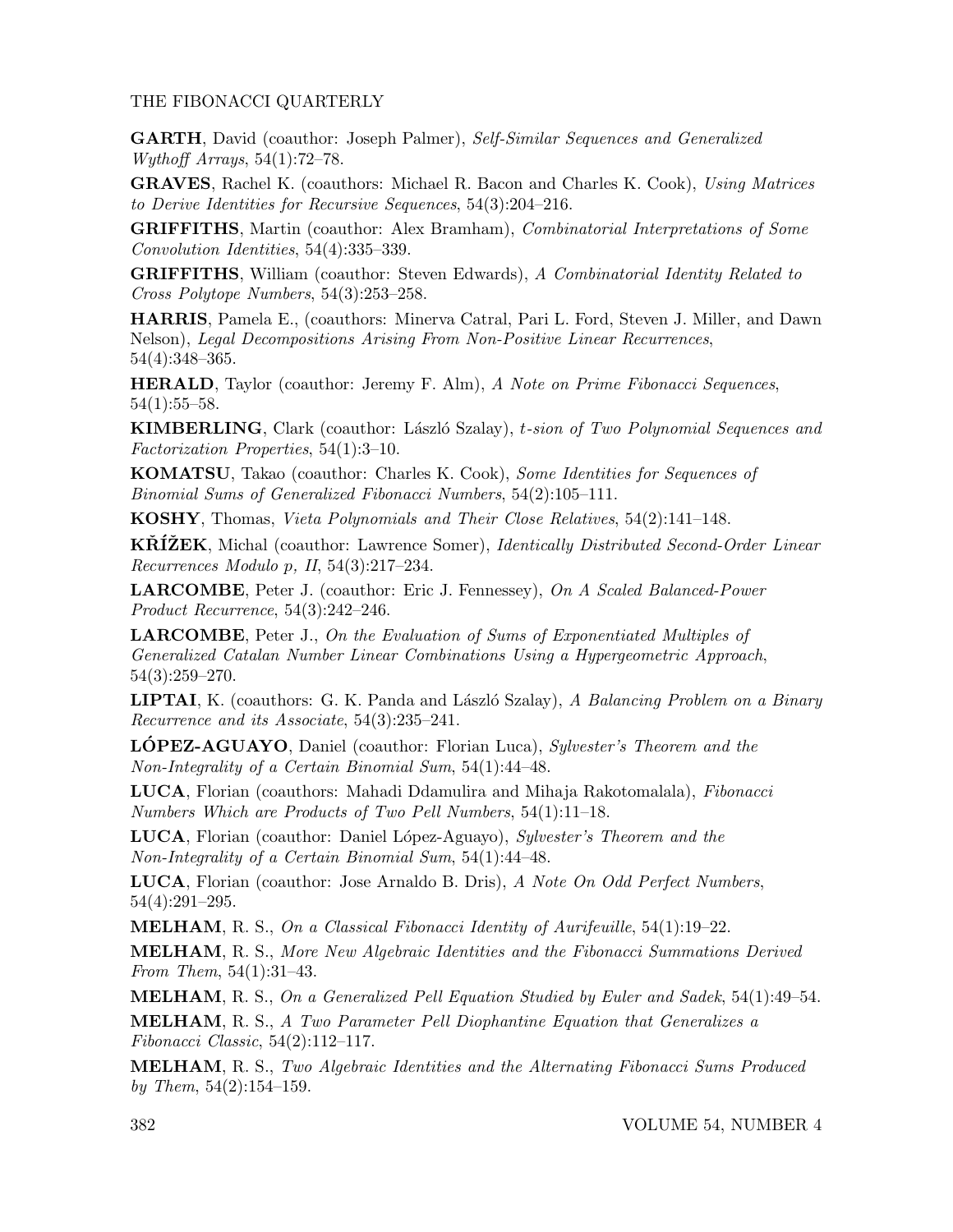MELHAM, R. S., Closed Forms for Finite Sums in Which the Denominator of the Summand is a Product of Trigonometric Functions, 54(3):196–203.

MELHAM, R. S., On the Positive Integer Points of Certain Two Parameter Families of Hyperbolas, 54(3):247–252.

MELHAM, R. S., New Identities Satisfied by Powers of Fibonacci and Lucas Numbers, 54(4):296–303.

MILLER, Steven J., (coauthors: Minerva Catral, Pari L. Ford, Pamela E. Harris, and Dawn Nelson), Legal Decompositions Arising From Non-Positive Linear Recurrences, 54(4):348–365.

NELSON, Dawn, (coauthors: Minerva Catral, Pari L. Ford, Pamela E. Harris, and Steven J. Miller), Legal Decompositions Arising From Non-Positive Linear Recurrences, 54(4):348–365.

NORDGREN, Ronald P., On Franklin and Complete Magic Square Matrices, 54(4):304–318.

PALMER, Joseph (coauthor: David Garth), Self-Similar Sequences and Generalized Wythoff Arrays, 54(1):72–78.

**PANDA**, G. K. (coauthors: K. Liptai and László Szalay), A Balancing Problem on a Binary Recurrence and its Associate, 54(3):235–241.

**PERRINE**, Serge, *Some Properties of the Equation*  $x^2 = 5y^2 - 4$ , 54(2):172–177.

PHILIPPOU, Andreas N. (coauthor: Spiros D. Dafnis), Infinite Sums of Weighted Fibonacci Numbers of Order k, 54(2):149–153.

PRODINGER, Helmut, Determinants Containing Rising Powers of Fibonacci Numbers, 54(2):137–140.

PRODINGER, Helmut, Additional Results on Some Recent Infinite Sums, 54(4):344–347. RAKOTOMALALA, Mihaja (coauthors: Mahadi Ddamulira and Florian Luca),

Fibonacci Numbers Which are Products of Two Pell Numbers, 54(1):11–18.

**RAMÍREZ**, José L., The Pascal Rhombus and the Generalized Grand Motzkin Paths, 54(2):99–104.

**SADEK**, Jawad (co-author Russell Euler), A Direct Proof That  $F_n$  Divides  $F_{mn}$  Extended to Divisibility Properties of Related Numbers, 54(2):160–165.

SANNA, Carlo, The p-Adic Valuation of Lucas Sequences, 54(2):118–124.

**SOMER**, Lawrence (coauthor: Michal Křížek), *Identically Distributed Second-Order Linear* Recurrences Modulo p, II, 54(3):217–234.

**SZALAY**, László (coauthor: Clark Kimberling), t-sion of Two Polynomial Sequences and Factorization Properties, 54(1):3–10.

SZALAY, László (coauthors: K. Liptai and G. K. Panda), A Balancing Problem on a Binary Recurrence and its Associate, 54(3):235–241.

TANGBOONDUANGJIT, Aram (coauthor: Thotsaporn Thanatipanonda),

Determinants of Rising Powers of Second Order Linear Recurrence Entries by Means of the Desnanot-Jacobi Identity, 54(4):340–343.

THANATIPANONDA, Thotsaporn (coauthor: Aram Tangboonduangjit), Determinants of Rising Powers of Second Order Linear Recurrence Entries by Means of the Desnanot-Jacobi Identity, 54(4):340–343.

TREEBY, David, Hidden Formulas in Fibonacci Tilings, 54(1):23–30.

NOVEMBER 2016 383